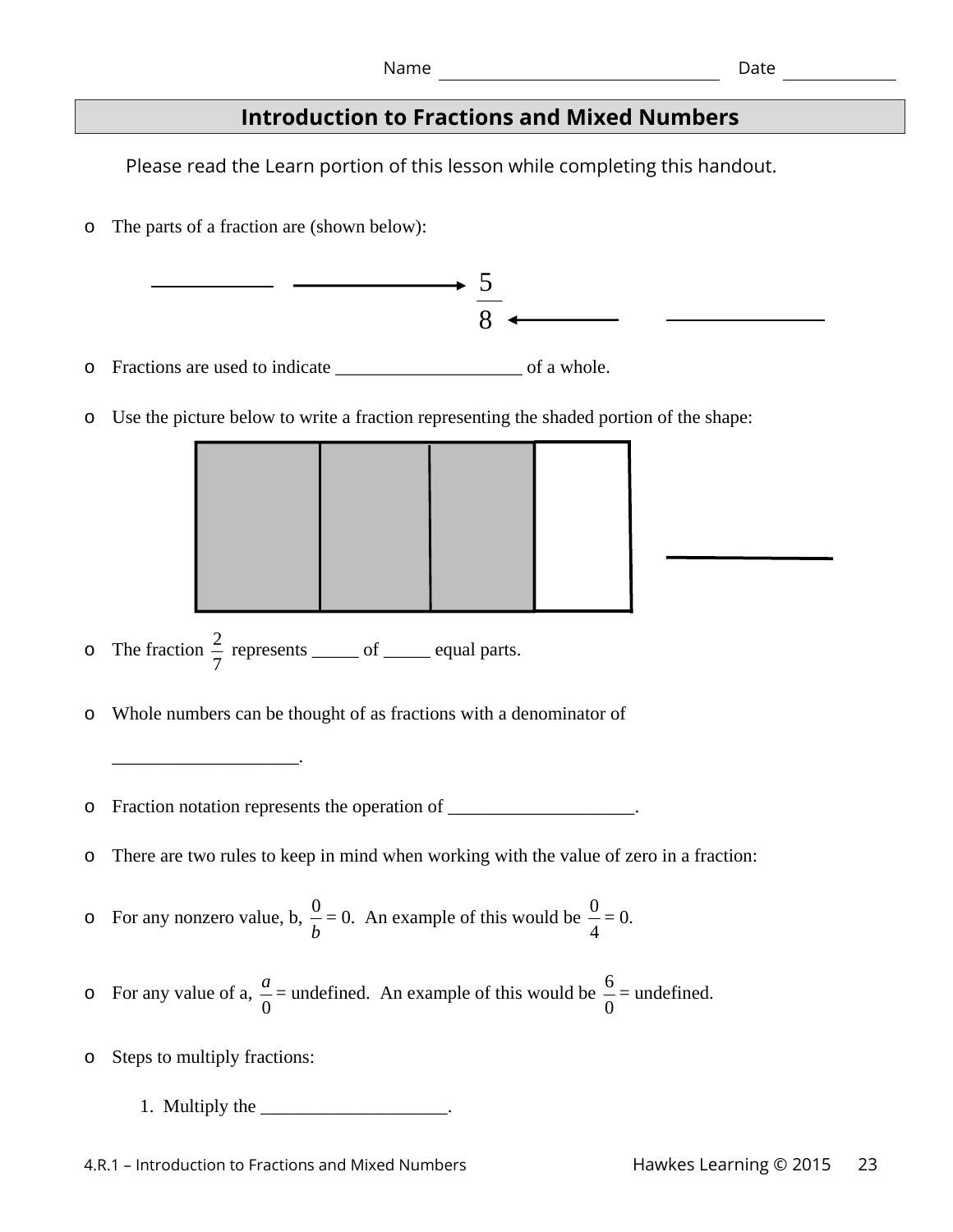- 2. Multiply the \_\_\_\_\_\_\_\_\_\_\_\_\_\_\_\_\_\_\_\_\_\_.
- o Multiply the following fraction:  $\frac{2}{3} \cdot \frac{1}{5}$ 3 5  $\cdot \frac{1}{2} =$  =  $\frac{1}{2}$  =  $\frac{1}{2}$  =  $\frac{1}{2}$  =  $\frac{1}{2}$  =  $\frac{1}{2}$  =  $\frac{1}{2}$  =  $\frac{1}{2}$  =  $\frac{1}{2}$  =  $\frac{1}{2}$  =  $\frac{1}{2}$  =  $\frac{1}{2}$  =  $\frac{1}{2}$  =  $\frac{1}{2}$  =  $\frac{1}{2}$  =  $\frac{1}{2}$  =  $\frac{1}{2}$  =  $\frac{1}{2}$  =  $\$
- o To find an equivalent fraction, you need to \_\_\_\_\_\_\_\_\_\_\_\_\_\_\_\_\_\_\_\_ the numerator and the denominator by the \_\_\_\_\_\_\_\_\_\_\_\_\_\_\_\_\_\_\_\_ nonzero whole number.
- $\circ$  Find an equivalent fraction for  $\frac{2}{3}$ 3 = \_\_\_\_\_\_\_\_\_\_\_ by multiplying both the numerator and the denominator by 5.
- o There are two steps to reducing fractions to lowest terms:
	- 1. Factor the \_\_\_\_\_\_\_\_\_\_\_\_\_\_\_\_\_\_\_\_ and \_\_\_\_\_\_\_\_\_\_\_\_\_\_\_\_\_\_\_\_ into prime factors.
	- 2. Use the fact that  $\frac{k}{1}$ *k*  $= 1$  and divide out all of the  $\frac{1}{2}$  factors.

 $\circ$  What is the common factor that can be divided out of the fraction,  $\frac{4}{16}$ 12 ?

 $\circ$  What is  $\frac{4}{16}$ 12 in lowest terms?

o A mixed number is the sum of a \_\_\_\_\_\_\_\_\_\_\_\_\_\_\_\_\_\_\_\_ and a \_\_\_\_\_\_\_\_\_\_\_\_\_\_\_\_\_\_\_\_\_\_\_ fraction.

o To change a mixed number to an improper fraction, you need to:

1. Multiply the whole number by the \_\_\_\_\_\_\_\_\_\_\_\_\_\_\_\_\_\_\_\_ of the proper fraction.

2. Add the \_\_\_\_\_\_\_\_\_\_\_\_\_\_\_\_\_\_\_\_ of the proper fraction to this product.

- 3. Write this over the denominator of the fraction.
- o Change  $3\frac{1}{2}$ 2 to an improper fraction:

Multiply the whole number by the denominator:  $\qquad \qquad =$ 

 $\circ$  Add the numerator to the product from above:  $\qquad +$  =

- o Write this sum over the denominator: \_\_\_\_\_
- 

24 Hawkes Learning © 2015 4.R.1 – Introduction to Fractions and Mixed Numbers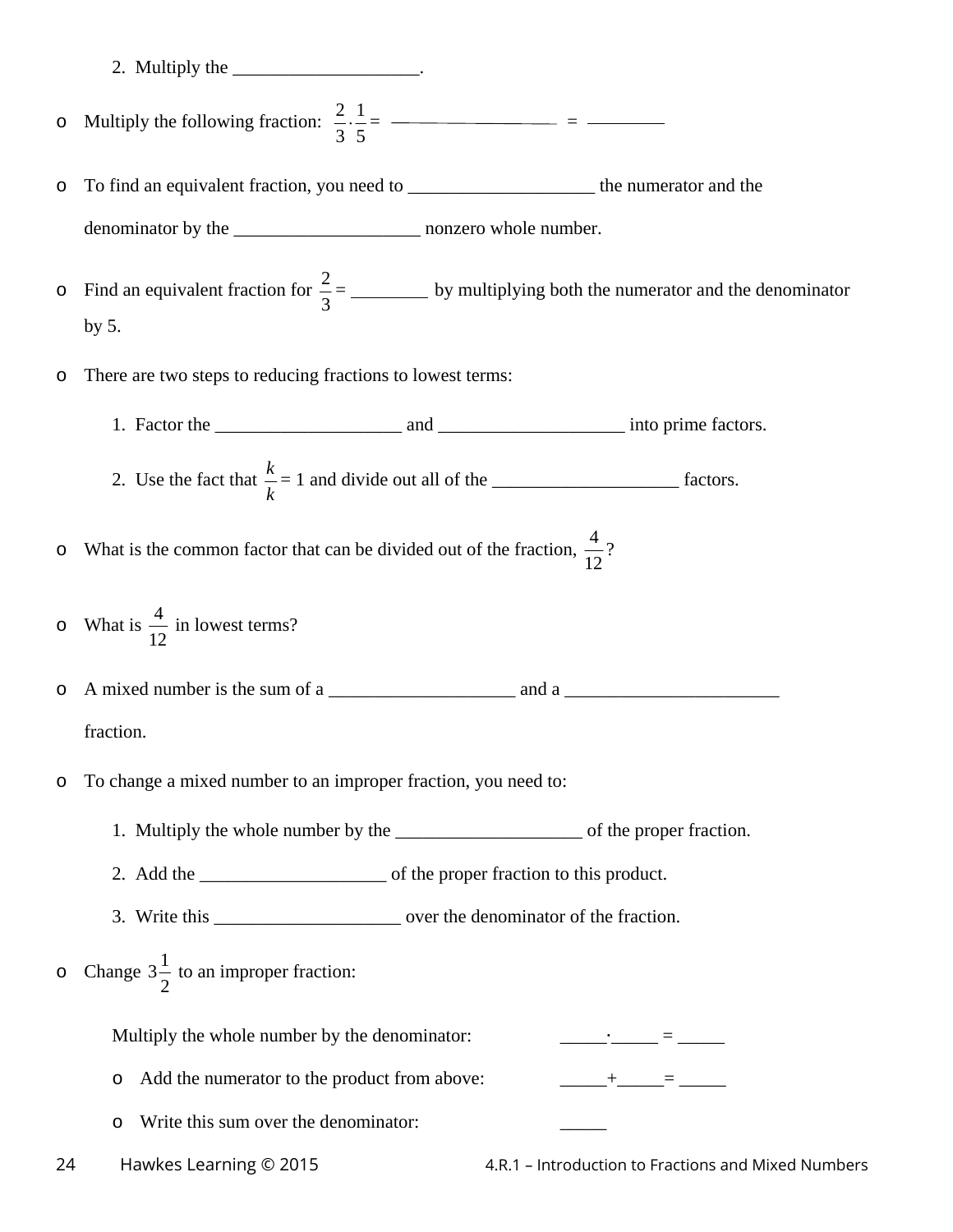Please read the Learn portion of this lesson while completing this handout.

| $\circ$                                                    |                                                                             |                                                             |
|------------------------------------------------------------|-----------------------------------------------------------------------------|-------------------------------------------------------------|
|                                                            | point, with whole numbers written to the                                    |                                                             |
|                                                            |                                                                             |                                                             |
|                                                            | decimal point.                                                              |                                                             |
| $\circ$                                                    | To read or write a decimal number:                                          |                                                             |
|                                                            | (or write) the whole number.<br>$\circ$                                     |                                                             |
|                                                            | $\circ$                                                                     |                                                             |
|                                                            | $\circ$                                                                     |                                                             |
|                                                            |                                                                             |                                                             |
|                                                            | fraction place value.                                                       |                                                             |
|                                                            | $\circ$                                                                     | Remember that if there is not a whole number, you can put a |
| of the decimal point.                                      |                                                                             |                                                             |
| Write the following mixed number as a decimal number:<br>O |                                                                             |                                                             |
|                                                            |                                                                             |                                                             |
|                                                            |                                                                             |                                                             |
| $\circ$                                                    | When writing seventeen and 5 thousandths in decimal notation you would have |                                                             |
| holders in the tenths and hundredths place values.         |                                                                             |                                                             |
|                                                            | It would look like 17.005.                                                  |                                                             |
| $\circ$                                                    | When comparing decimals:                                                    |                                                             |
|                                                            | O                                                                           |                                                             |
| value.                                                     |                                                                             |                                                             |
|                                                            | 4.R.2 - Introduction to Decimals                                            | Hawkes Learning © 2015<br>25                                |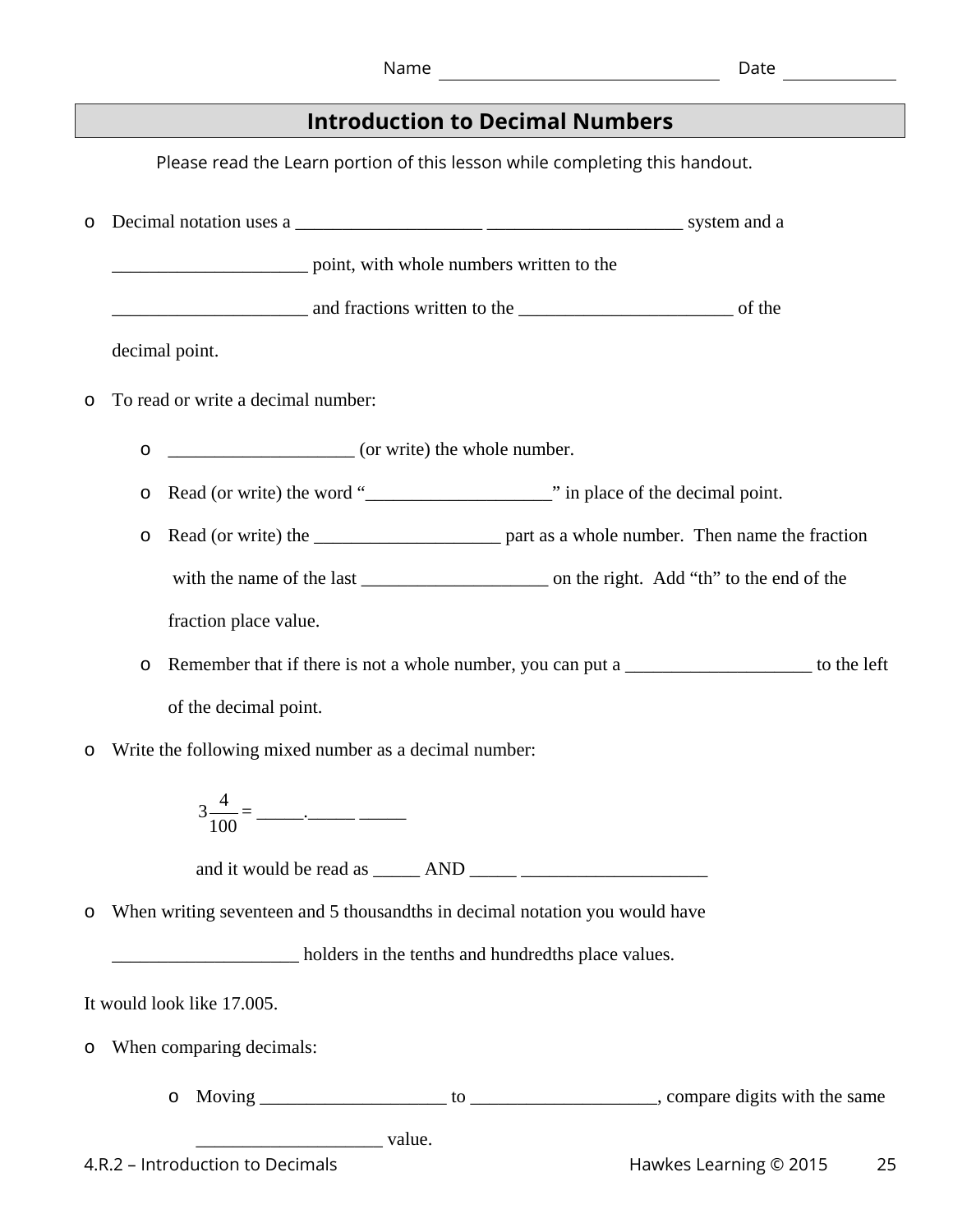o When one compared digit is larger, the is larger is larger.

#### o Compare the following values:

5.789 Notice that the numbers are lined up, for easier comparison. 5.754

When moving from left to right, the digits are the same until the place

values. Those are going to be used to compare. Since the 8 is a larger value than 5,

 $\frac{1}{2}$  is a larger value.

- o Rules for rounding decimals:
	- o Look at the digit to the \_\_\_\_\_\_\_\_\_\_\_\_\_\_\_\_\_\_\_\_ of the place of desired accuracy.
	- o If this digit is 5 or \_\_\_\_\_\_\_\_\_\_\_\_\_\_\_\_\_\_\_\_, make the digit in the desired place of accuracy one larger and replace all digits to the right with zeros.

All digits to the left remain unchanged unless a 9 is made one larger. This effectively changes

the 9 to 10 which means the next digit to the left must be increased by 1.

o If this digit is than 5, leave the digit in the desired place of accuracy as

it is and replace all digits to the right with zeros.

All digits to the left remain unchanged.

o Zeros **to the right of the place of accuracy** and to the right of the decimal point must be

\_\_\_\_\_\_\_\_\_\_\_\_\_\_\_\_\_\_\_\_. In this way the place of accuracy is clearly understood. If a rounded

number has a 0 in the desired place of accuracy, then that 0 remains.

Round 13.2687 to the nearest hundredth.

The digit in the hundredths is  $\frac{1}{\sqrt{1-\frac{1}{n}}}\qquad$ .

The digit in the place value to the right of the hundredths is \_\_\_\_\_\_\_\_\_\_\_\_\_\_\_\_\_\_\_\_\_\_\_\_.

Since that digit is greater than 5, the 6 in the hundredths place value changes to a 7.

The rounded value is  $\qquad \qquad$ .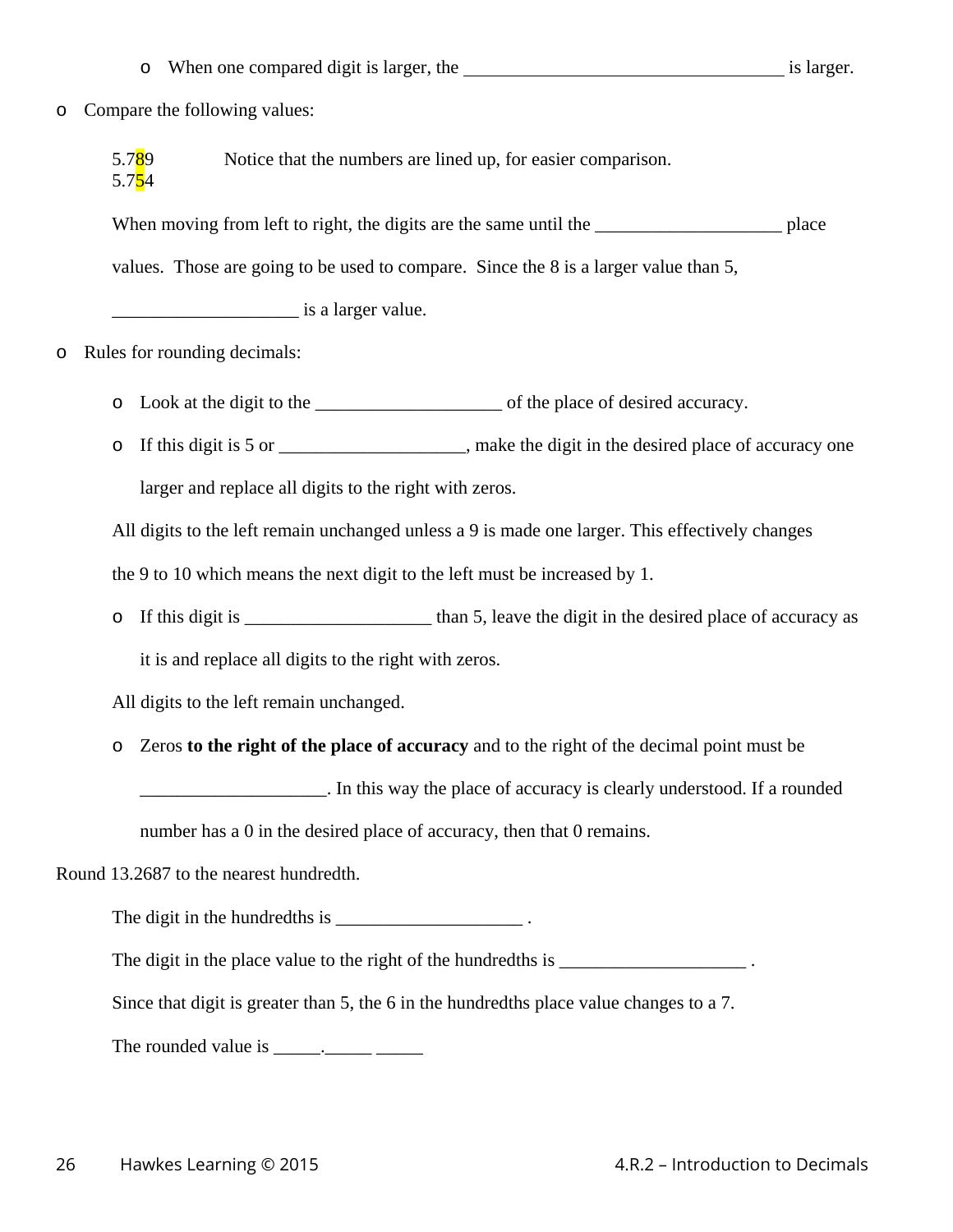## **Decimals and Percents**

Please read the Learn portion of this lesson while completing this handout. o The word percent comes from the Latin *per centum*, meaning per \_\_\_\_\_\_\_\_\_\_\_\_\_\_\_\_\_\_\_\_. o Percent means \_\_\_\_\_\_\_\_\_\_\_\_\_\_\_\_\_\_\_\_, or the ratio of a number to 100. o The symbol \_\_\_\_\_\_\_\_\_\_\_\_\_\_\_\_\_\_\_\_ is called the percent sign. This sign has the same meaning as the  $\frac{1}{100}$ . o Changing fractions with denominators of 100 to percents: o Example:  $\frac{25}{100}$ 100  $= 25%$ The \_\_\_\_\_\_\_\_\_\_\_\_\_\_\_\_\_\_\_\_ did not change. o Example:  $\frac{3.8}{100}$ 100 = 3.8% The \_\_\_\_\_\_\_\_\_\_\_\_\_\_\_\_\_\_\_\_ is not changed, the decimal point doesn't move if the  $\frac{1}{\sqrt{1-\frac{1}{\sqrt{1-\frac{1}{\sqrt{1-\frac{1}{\sqrt{1-\frac{1}{\sqrt{1-\frac{1}{\sqrt{1-\frac{1}{\sqrt{1-\frac{1}{\sqrt{1-\frac{1}{\sqrt{1-\frac{1}{\sqrt{1-\frac{1}{\sqrt{1-\frac{1}{\sqrt{1-\frac{1}{\sqrt{1-\frac{1}{\sqrt{1-\frac{1}{\sqrt{1-\frac{1}{\sqrt{1-\frac{1}{\sqrt{1-\frac{1}{\sqrt{1-\frac{1}{\sqrt{1-\frac{1}{\sqrt{1-\frac{1}{\sqrt{1-\frac{1}{\sqrt{1-\frac{1}{\sqrt{1-\frac{1}{\sqrt{1$ o To change a decimal to a percent: 1. Move the decimal point to places to the \_\_\_\_\_\_\_\_\_\_\_\_\_\_\_\_\_\_\_\_. 2. Write the  $\frac{1}{\sqrt{2}}$  sign. **Example:**  $0.56 = 56\%$ Example:  $0.345 = 34.5\%$ Example:  $0.02 = 2\%$ o To change percents to a decimal number: 1. Move the decimal two places to the 2. Delete the sign.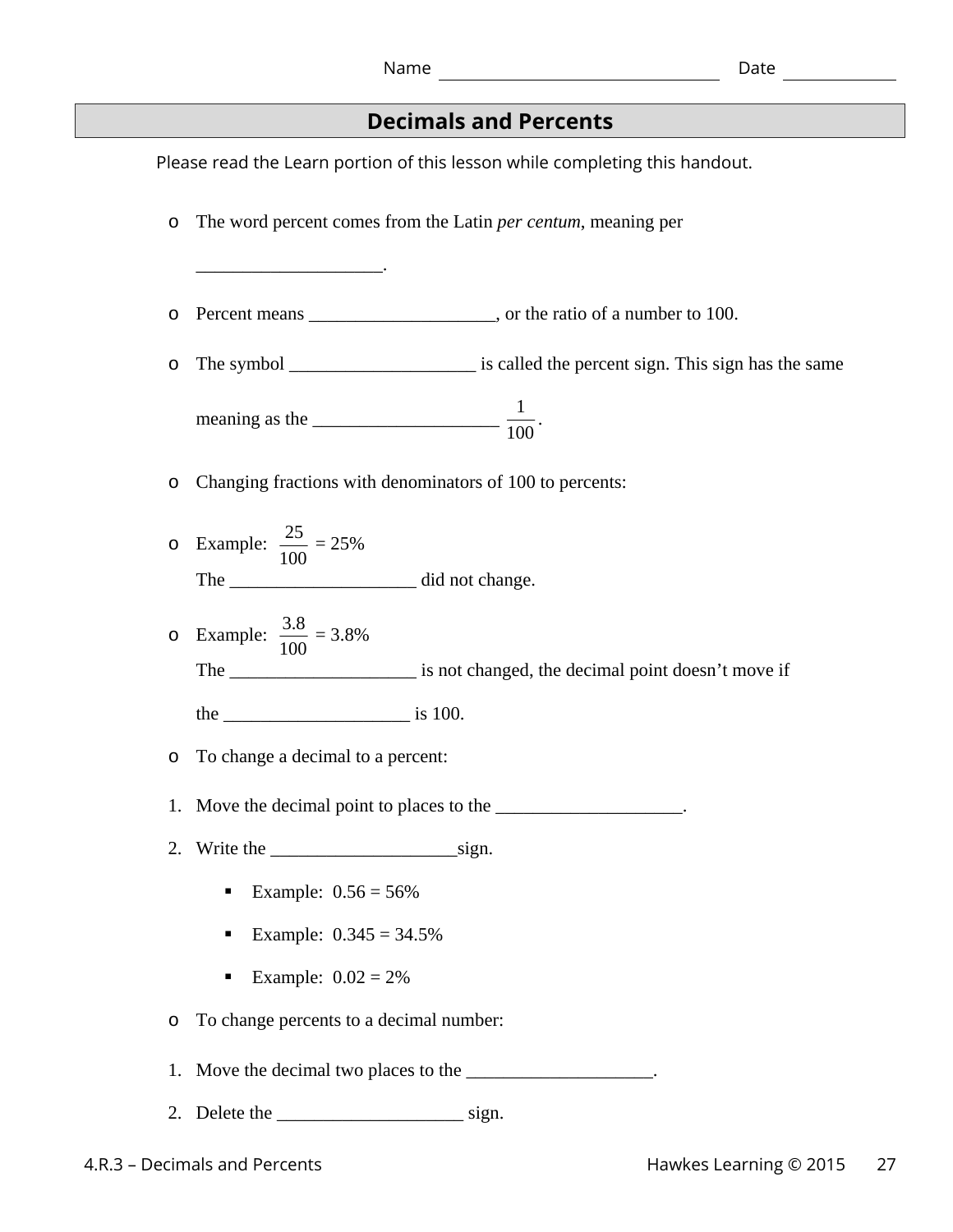- **Example:**  $97\% = 0.97$
- Example:  $68.5\% = 0.685$
- Example:  $0.64\% = 0.0064$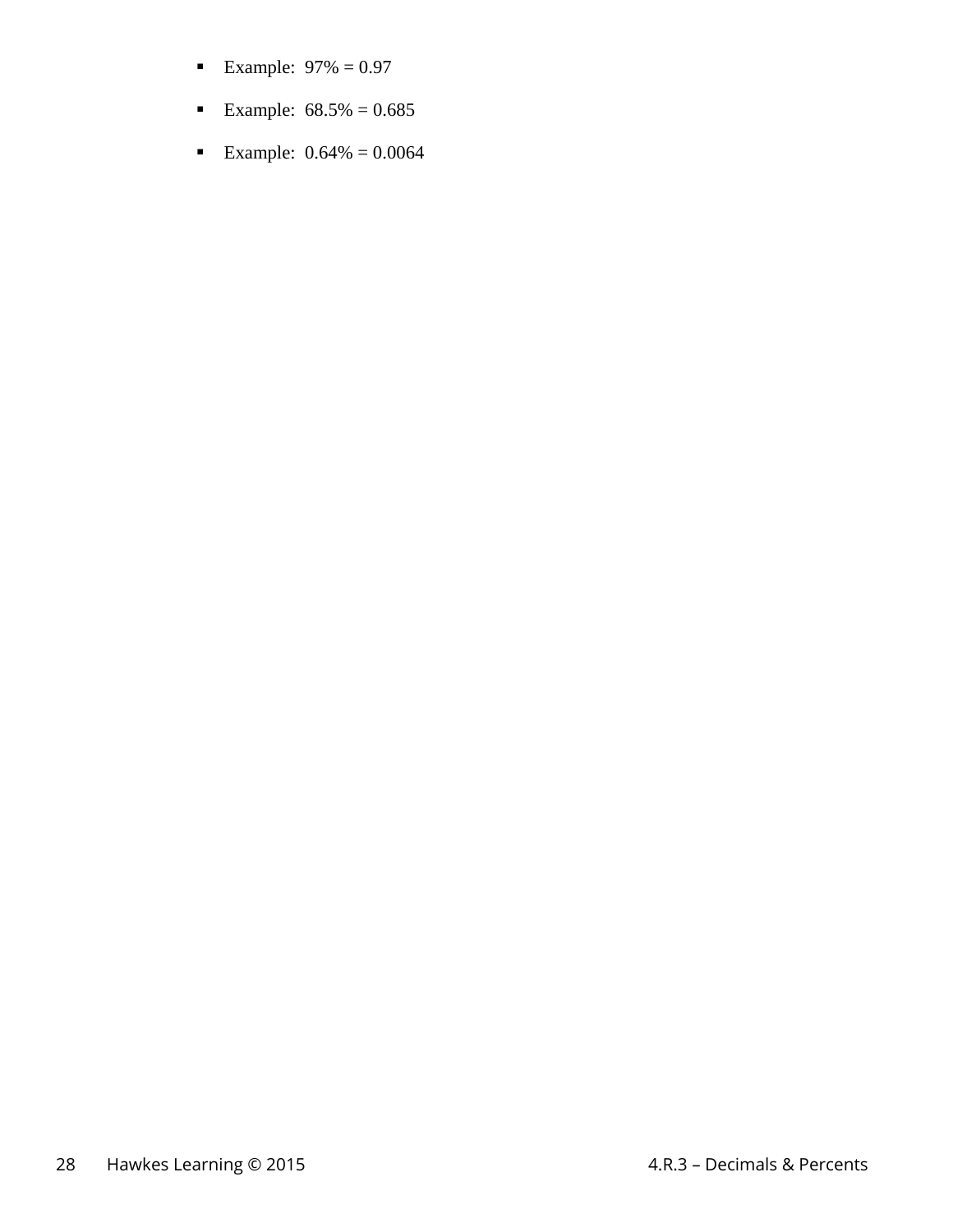### **Fractions and Percents**

Please read the Learn portion of this lesson while completing this handout.

o If a fraction has denominator \_\_\_\_\_\_\_\_\_\_\_\_\_\_\_\_\_\_\_\_, it can be changed to a percent by writing the \_\_\_\_\_\_\_\_\_\_\_\_\_\_\_\_\_\_\_\_ and adding the \_\_\_\_\_\_\_\_\_\_\_\_\_\_\_\_\_\_\_\_ sign.  $\circ$  If the denominator is a factor of  $(2, 4, 5, 10, 20, 25, \text{ or } 50)$ , the fraction can be changed to an equivalent fraction with denominator of \_\_\_\_\_\_\_\_\_\_\_\_\_\_\_\_\_\_\_\_ and then changed to a percent. o When fractions do NOT have factors of 100 as denominators you will need to: o Change the fraction to decimal form by \_\_\_\_\_\_\_\_\_\_\_\_\_\_\_\_\_\_\_\_, either by long division or with a calculator (depending on instructions from instructor). o Move the decimal two places the \_\_\_\_\_\_\_\_\_\_\_\_\_\_\_\_\_\_\_\_ and write the  $\frac{1}{\text{symbol}}$  symbol. Example:  $\frac{3}{4}$ 4  $= 4$ )3  $= 0.75 = 75\%$ o Helpful calculation tips: o The numerator goes \_\_\_\_\_\_\_\_\_\_\_\_\_\_\_\_\_\_\_\_ the division symbol and the denominator goes of the division symbol. o If you are using a calculator, you will type the numerator \_\_\_\_\_\_\_\_\_\_\_\_\_\_\_\_\_\_\_\_, then the division symbol, and then the \_\_\_\_\_\_\_\_\_\_\_\_\_\_\_\_\_\_\_\_, followed by enter/equal. o To change a percent to a fraction or a mixed number: o Write the percent as a fraction with 100 as the \_\_\_\_\_\_\_\_\_\_\_\_\_\_\_\_\_\_\_\_ and drop the  $\longrightarrow$  symbol. o \_\_\_\_\_\_\_\_\_\_\_\_\_\_\_\_\_\_\_\_ the fraction, if possible.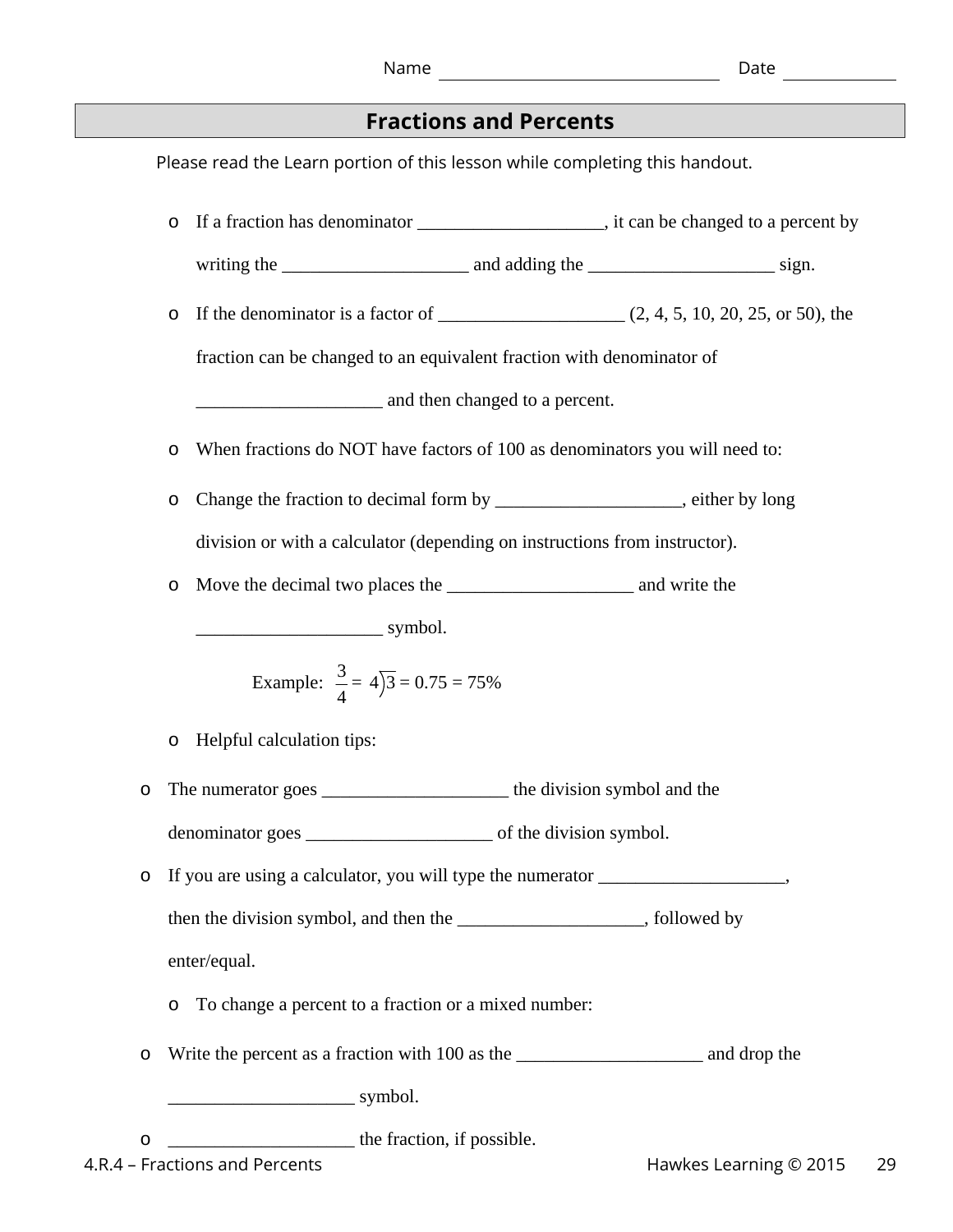Example: 
$$
80\% = \frac{80}{100} = \frac{2 \cdot 2 \cdot 2 \cdot 2 \cdot 5}{2 \cdot 2 \cdot 5 \cdot 5} = \frac{4}{5}
$$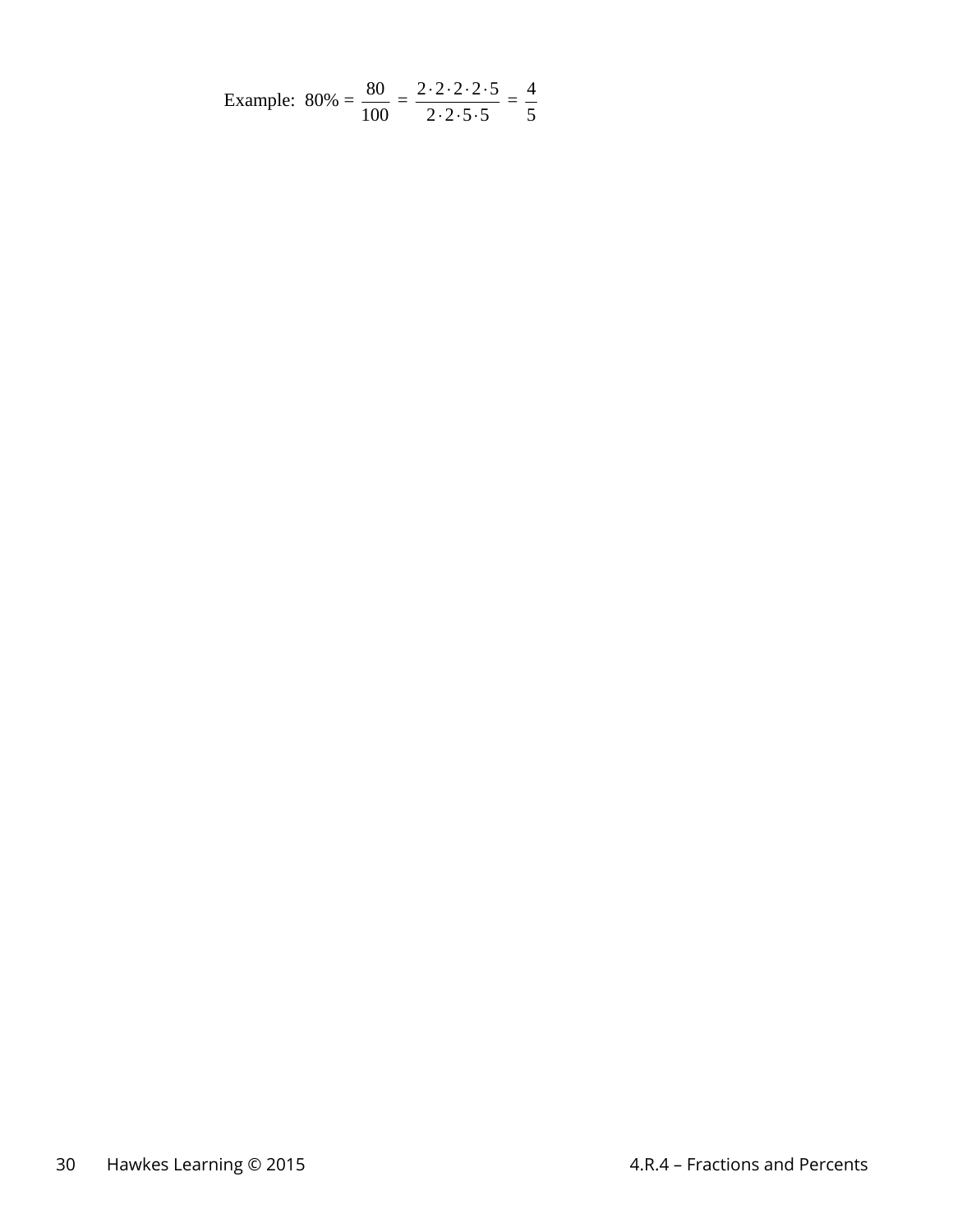# **Solving Percent Problems by Using Proportions: P/100 = A/B**

Please read the Learn portion of this lesson while completing this handout.

o The process of division with decimal numbers is similar to division with whole numbers.

With whole numbers, we are concerned with the \_\_\_\_\_\_\_\_\_\_\_\_\_\_\_\_\_\_\_\_\_\_\_\_\_\_\_\_but with decimal

numbers, we are concerned with the \_\_\_\_\_\_\_\_\_\_\_\_\_\_\_\_\_\_\_\_\_\_\_\_\_\_ in the quotient.

- o To divide decimal numbers:
	- o Move the decimal point in the divisor to the \_\_\_\_\_\_\_\_\_\_\_\_\_\_\_\_\_\_\_\_ so that the divisor is a whole number.
	- o Move the decimal point in the dividend the \_\_\_\_\_\_\_\_\_\_\_\_\_\_\_\_\_\_\_\_ number of places to the right.
	- o Place the decimal point in the quotient directly \_\_\_\_\_\_\_\_\_\_\_\_\_\_\_\_\_\_\_\_ the new decimal point in the dividend.
	- o Divide just as with \_\_\_\_\_\_\_\_\_\_\_\_\_\_\_\_\_\_\_\_ numbers. (0's may be added as needed to the dividend.)
- What to do if the remainder is not 0:
	- o Decide first how many \_\_\_\_\_\_\_\_\_\_\_\_\_\_\_\_\_\_\_\_ \_\_\_\_\_\_\_\_\_\_\_\_\_\_\_\_\_\_\_\_ are to be in the quotient.
	- o Divide until the \_\_\_\_\_\_\_\_\_\_\_\_\_\_\_\_\_\_\_\_ is one digit past the place of desired accuracy.
	- o Using this last digit, round the \_\_\_\_\_\_\_\_\_\_\_\_\_\_\_\_\_\_\_\_ to the desired place of accuracy.
- o Types of decimals:

o Is eventually 0, the decimal number is said to be \_\_\_\_\_\_\_\_\_\_\_\_\_\_\_\_\_\_\_\_.

Example: 3.5

o If the remainder is not eventually 0, the decimal number is said to be \_\_\_\_\_\_\_\_\_\_\_\_\_\_\_\_\_\_\_\_.